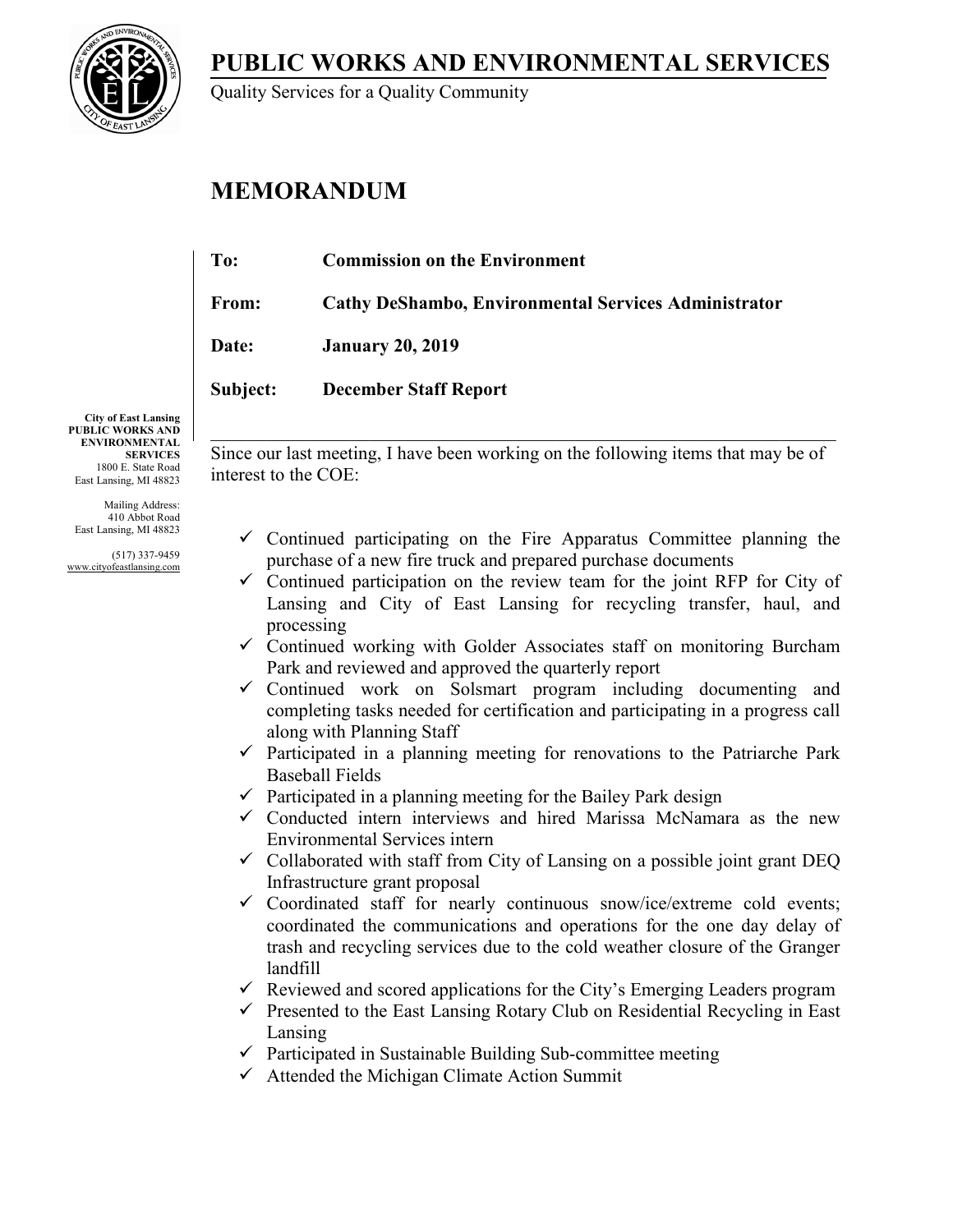## **PUBLIC WORKS AND ENVIRONMENTAL SERVICES**

Quality Services for a Quality Community

- $\checkmark$  Attended the BWL's General Manager Roundtable and tour of their cogeneration power plant
- $\checkmark$  Assisted several MSU students who reached out concerning school projects involving various Public Works functions
- $\checkmark$  Participated in several budget planning meetings for FY20 and completed FY20 budget planning

#### **Other points of possible interest:**

Community Input for 5 Year Parks and Rec Plan: <https://www.cityofeastlansing.com/CivicAlerts.aspx?AID=843> Northern Tier Trail Improvements: <https://www.cityofeastlansing.com/1849/Northern-Tier-Trail-Improvements> ELPD Citizen's Police Academy Info: <https://www.cityofeastlansing.com/1757/Citizens-Police-Academy> Stay Connected (All the ways to access news and information about the City of East Lansing): <https://www.cityofeastlansing.com/1897/Stay-Connected> City Center District: <http://www.cityofeastlansing.com/1789/Center-City-District> East Lansing Buzz-Downtown Development News: <https://www.eastlansingbuzz.org/> Lead Service Line Replacement Plan: <https://www.cityofeastlansing.com/CivicAlerts.aspx?AID=830> Income Tax Info: <https://www.cityofeastlansing.com/1812/Income-Tax> Regional Composter and Rain Barrel Sale: <https://midmichigancompostersale.ecwid.com/>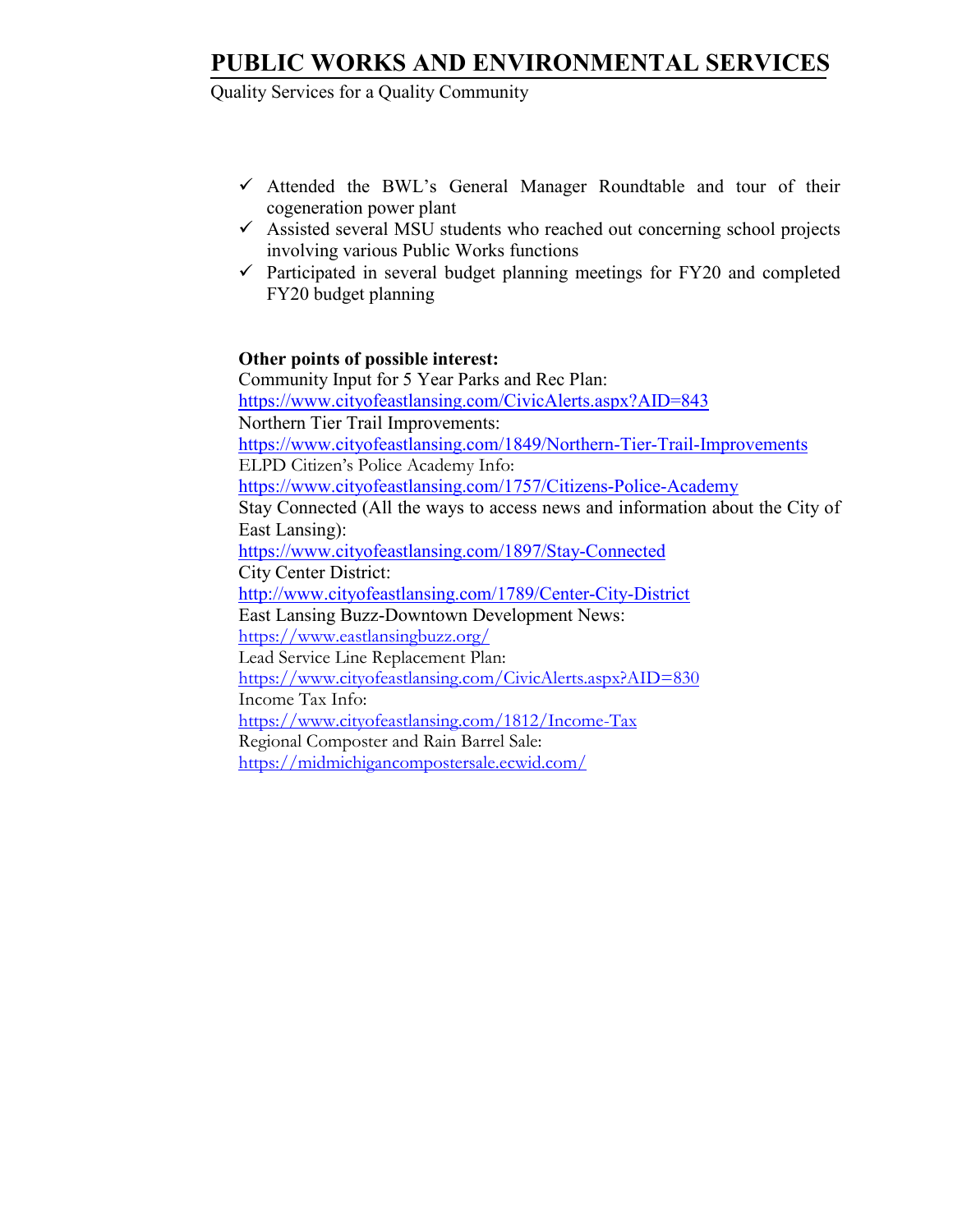

**Department of Planning, Building & Development** Staff Contact: Jake Parcell Phone No.: 517-319-6828 PC Agenda: February 13, 2019

#### **STAFF REPORT February 8, 2019 Text Amendment Ordinance 1445**

#### **SUBJECT**

Ordinance 1445 is an ordinance to amend Section 50-38 of Article II – Administration and Enforcement – of Chapter 50 – Zoning – Of the Code of the City of East Lansing and to add Section 50-821 to Article VIII – Off Street Parking Requirements – to Chapter 50 – Zoning – to Establish Requirements to Provide for Charging Stations for Electric Vehicles.

This ordinance was introduced and referred to the Planning Commission on November 20, 2018.

#### **BACKGROUND**

This proposed addition is to establish requirements that provide for charging stations for electric vehicles at non-residential uses, combined residential, or some multiple-family residential properties under this provision.

The requirement would only apply to new or amended site plans which expand the current parking on the premises.

#### **PROPOSED TEXT**

Sec. 50-821. Electric Vehicle Charging Stations.

- (1) Each non-residential use of a property or combined residential with a nonresidential use shall have one Level 2 or better charger installed in the parking lot and each multiple-family residential property with at least 50 required parking spaces shall have one Level 2 or better charger installed in the parking lot. One additional Level 2 or better charger shall be installed for each 50 additional parking spaces required or installed on the premises identified in this provision. All chargers required by this provision shall be maintained operational.
- (2) This provision shall apply to each new site plan and to each revised or amended site plan which expands the current parking on the premises.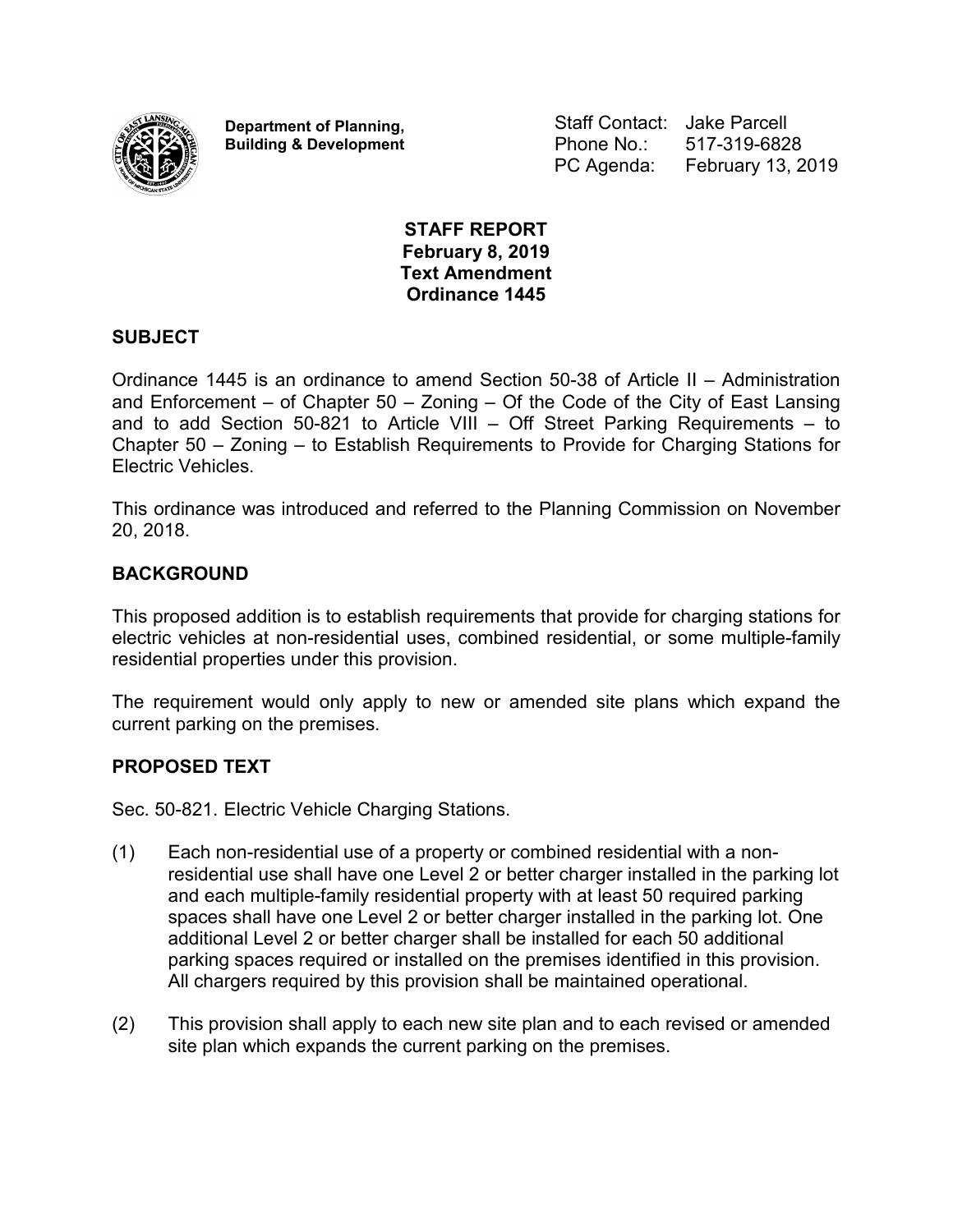- (3) A developer or property owner may apply for an exemption to this requirement or a reduction in the number of stations required if the developer or property owner can show one or more of the following:
	- a. That the anticipated parking duration due to the particular use of the property, or similar considerations, would not make the presence of charging stations reasonable due to the lack of the likelihood of use of the station or stations.
	- b. That the expense of complying with this requirement significantly outweighs the level of cost of the improvement so as to preclude the improvement if this requirement was imposed.
	- c. That the imposition of this requirement would constitute a governmental taking as defined by law.

#### **STAFF REVIEW**

Staff should note that this is a new section of the code, and is not amending any existing section.

The proposed ordinance addition is based on an addition to the site plan review requirements from Council. This language was added to the conditions of approval to the site plan application for the property at 955 Alton Road, the addition to the St. Thomas Aquinas School. The language used in that condition required the applicant to install at least one electric vehicle changing station with a level 2 or better charger in the parking lot, with no limitation to the location of the station.

The text provided here expanded this requirement and helped to create some clarification so that electronic spaces can be added to newly proposed or amended site plans. The additional clarification here will help apply the ordinance to more situations based on the application.

#### **FOLLOW UP FROM THE JANUARY 9TH MEETING**

Commissioners were not enthusiastic about requiring the electric charging stations for commercial uses. Commissioner Wolf has provided text edits that reflect the dialogue from the January 9<sup>th</sup> Planning Commission meeting. Additional comments centered on what the cost of running the charging stations would be and if there were additional communities in Michigan that had these requirements.

Caleb Sharrow, the City of East Lansing Parking Administrator, stated that the basic trickle charging EV units that the City purchases are approximately \$600 per unit, and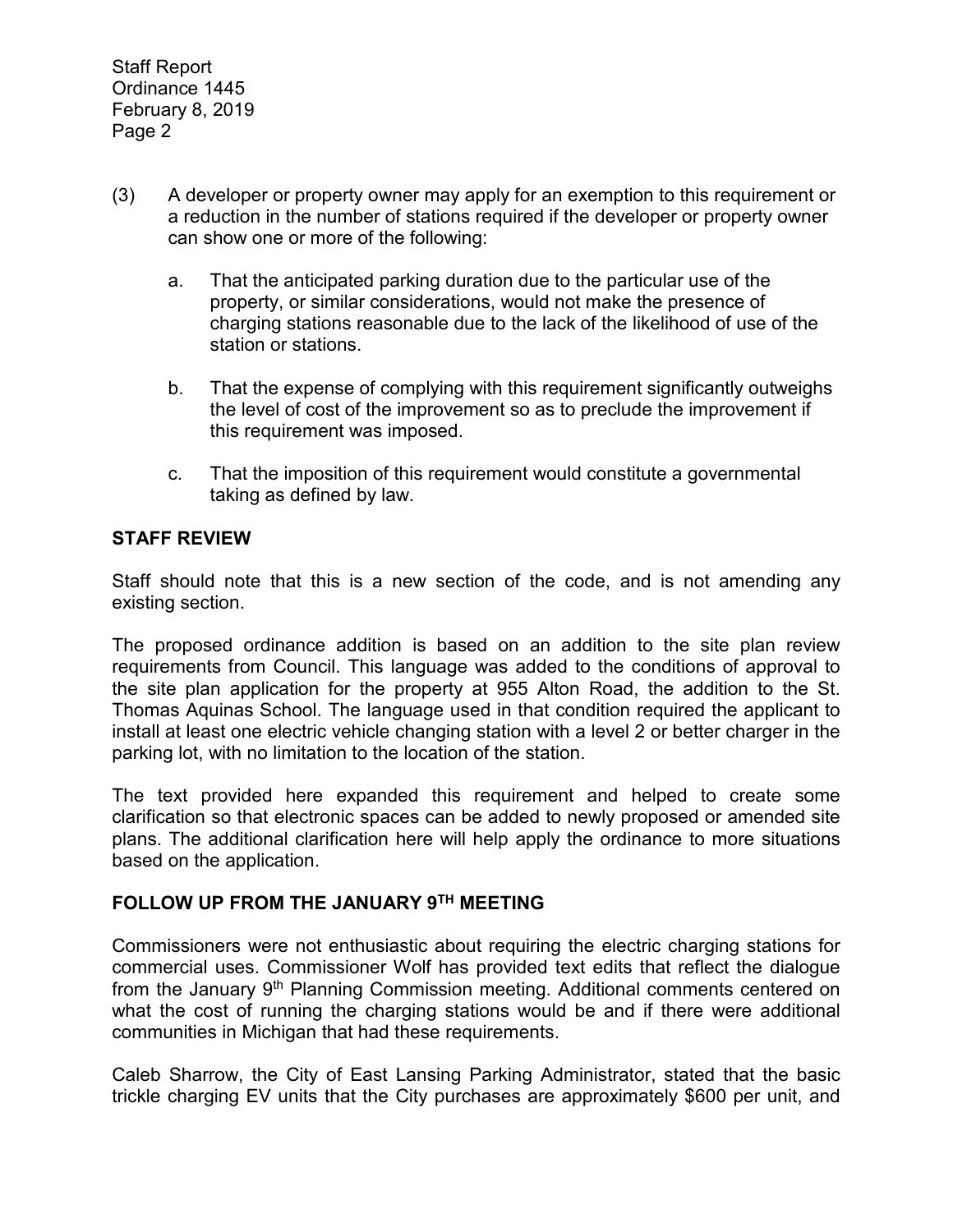Staff Report Ordinance 1445 February 8, 2019 Page 3

the electrical work for the installation would vary by location. For an example of how much they cost to operate the City's M.A.C. Garage used approximately \$330 in electricity this past year.

There are two other cities with universities in Michigan that staff was able to find an electric vehicle charging station information for. Ann Arbor, home of the University of Michigan, has a coalition called Drive Electric Ann Arbor Partnership which attempts to support he adoption of electric vehicles in the community. There are options for workplace charging, home charging, and charging in the community with an interactive map on their website. The Ann Arbor "Developer's Guide to Electric Vehicles" is included to this packet. There is no ordinance that could be located specifying any EV requirements, however, for the signage the City states that they will make the EV charging spots use MDOT approved signage indicating their use and that installation will require a permit.

The City of Auburn Hills, home of Oakland University, has a sophisticated ordinance that allows EV charging stations in every zoning district (see attached). The ordinance recommends proactively planning to accommodate the anticipated future growth in electric vehicles, and in non-residential sites it is encouraged (not required) to provide electrical capacity to install a level-2 EV charging station.

#### **SUMMARY COMMENTS**

If the Planning Commission should choose to take action on the proposed ordinance, staff provides the following draft motion:

#### Motion of Approval

In the matter of Ordinance 1445, an ordinance to amend Section 50-38 of Article II – Administration and Enforcement – of Chapter  $50 - Z$ oning – Of the Code of the City of East Lansing and to add Section 50-821 to Article VIII – Off Street Parking Requirements – to Chapter 50 – Zoning – to Establish Requirements to Provide for Charging Stations for Electric Vehicles, motion to **recommend approval** to the City Council, **for the following reasons…**

• Insert specific reasons...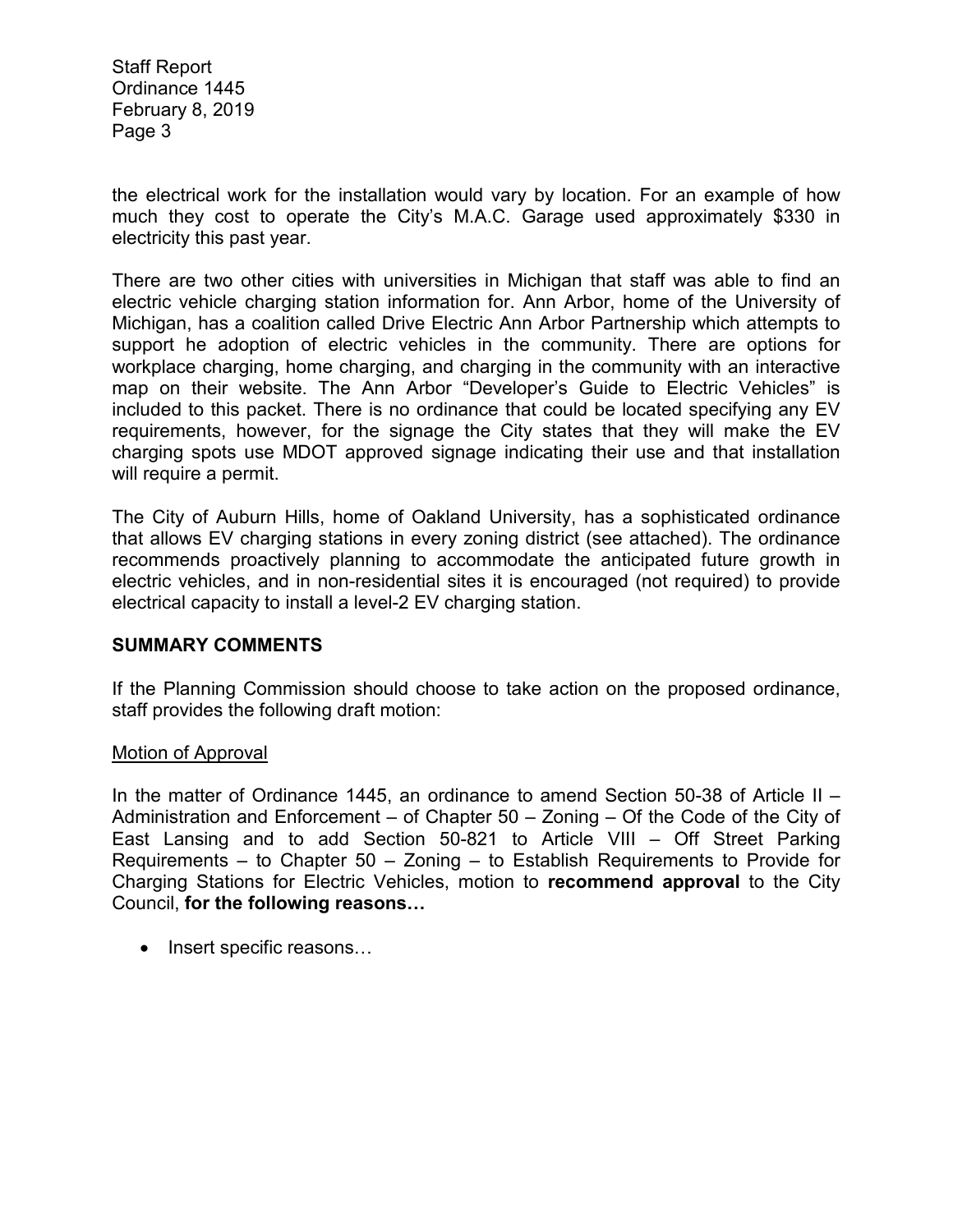50-821. Electric Vehicle Charging Stations.

(1) Each non-residential use of a property or combined residential with a nonresidential use shall have one Level 2 or better charger installed in the parking lot and eEach property containing a multiplefamily residential use property withand at least 50 required parking spaces shall have one Level 2 or better charger installed in the parking lot. One additional Level 2 or better charger shall be installed for each 50 additional parking spaces required or installed on the property premises identified in this provision. All chargers required by this provision shall be maintained operational.

2) This provision shall apply to each new site plan and to each revised or amended site plan which increases the number of parking spaces on the propertyexpands the current parking on the premises.

 $(3)$  A developer or property owner may receive apply for an exemption to this requirement or a reduction in the number of stations required if the developer or property owner can show one or more of the following:

a. That use of the charging station(s) would likely be low, due to the anticipated parking duration or similar considerations. the anticipated parking duration due to the particular use of the property, or similar considerations, would not make the presence of charging stations reasonable due to the lack of the likelihood of use of the station or stations.

b. That the expense of complying with this requirement would add significantly to theoutweighs the level of cost of the site plan improvement so as to preclude the plan improvement if this requirement was imposed.

c. That the imposition of this requirement would constitute a governmental taking as defined by law.